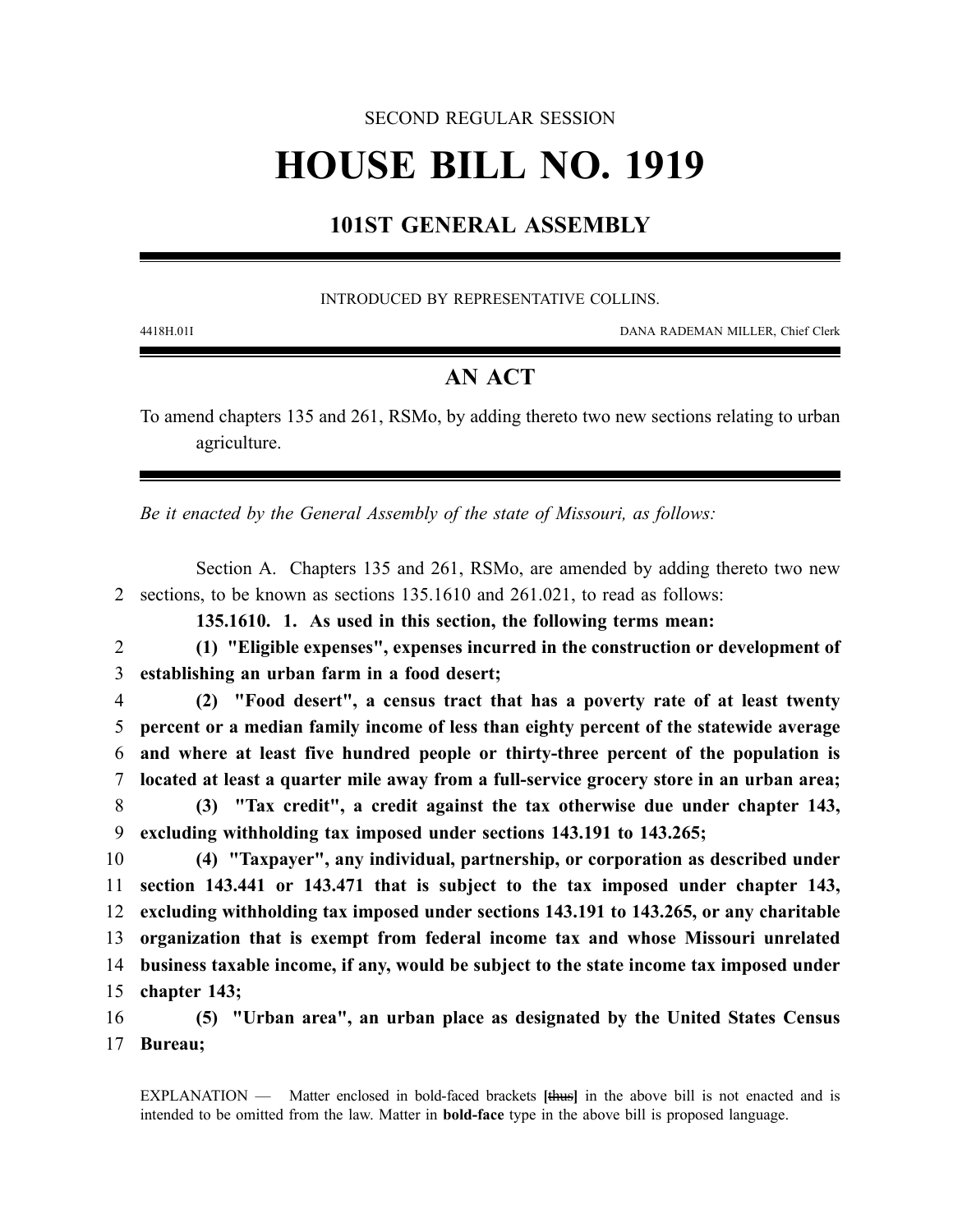#### HB 1919 2

 **(6) "Urban farm", an agricultural plot or facility in an urban area that produces agricultural products, as that term is defined under section 262.900. "Urban farm" shall include, but not be limited to, community-run gardens.**

 **2. For all tax years beginning on or after January 1, 2023, a taxpayer shall be allowed to claim a tax credit against the taxpayer's state tax liability in an amount equal to fifty percent of the taxpayer's eligible expenses for establishing an urban farm in a food desert.**

 **3. The amount of the tax credit claimed shall not exceed the amount of the taxpayer's state tax liability in the tax year for which the credit is claimed, and the taxpayer shall not be allowed to claim a tax credit under this section in excess of five thousand dollars for each urban farm. However, any tax credit that cannot be claimed in the tax year the contribution is made may be carried over to the next three succeeding tax years until the full credit is claimed.**

 **4. The total amount of tax credits that may be authorized under this section shall not exceed one hundred thousand dollars in any calendar year.**

 **5. Tax credits issued under the provisions of this section shall not be sold, assigned, or otherwise transferred.**

 **6. The department of revenue and the department of agriculture may promulgate rules to implement the provisions of this section. Any rule or portion of a rule, as that term is defined in section 536.010, that is created under the authority delegated in this section shall become effective only if it complies with and is subject to all of the provisions of chapter 536 and, if applicable, section 536.028. This section and chapter 536 are nonseverable, and if any of the powers vested with the general assembly pursuant to chapter 536 to review, to delay the effective date, or to disapprove and annul a rule are subsequently held unconstitutional, then the grant of rulemaking authority and any rule proposed or adopted after August 28, 2022, shall be invalid and void.**

**7. Under section 23.253 of the Missouri sunset act:**

 **(1) The program authorized under this section shall automatically sunset on December thirty-first six years after the effective date of this section unless reauthorized by an act of the general assembly;**

 **(2) If such program is reauthorized, the program authorized under this section shall automatically sunset on December thirty-first twelve years after the effective date of the reauthorization of this section;**

 **(3) This section shall terminate on September first of the calendar year immediately following the calendar year in which the program authorized under this section is sunset; and**